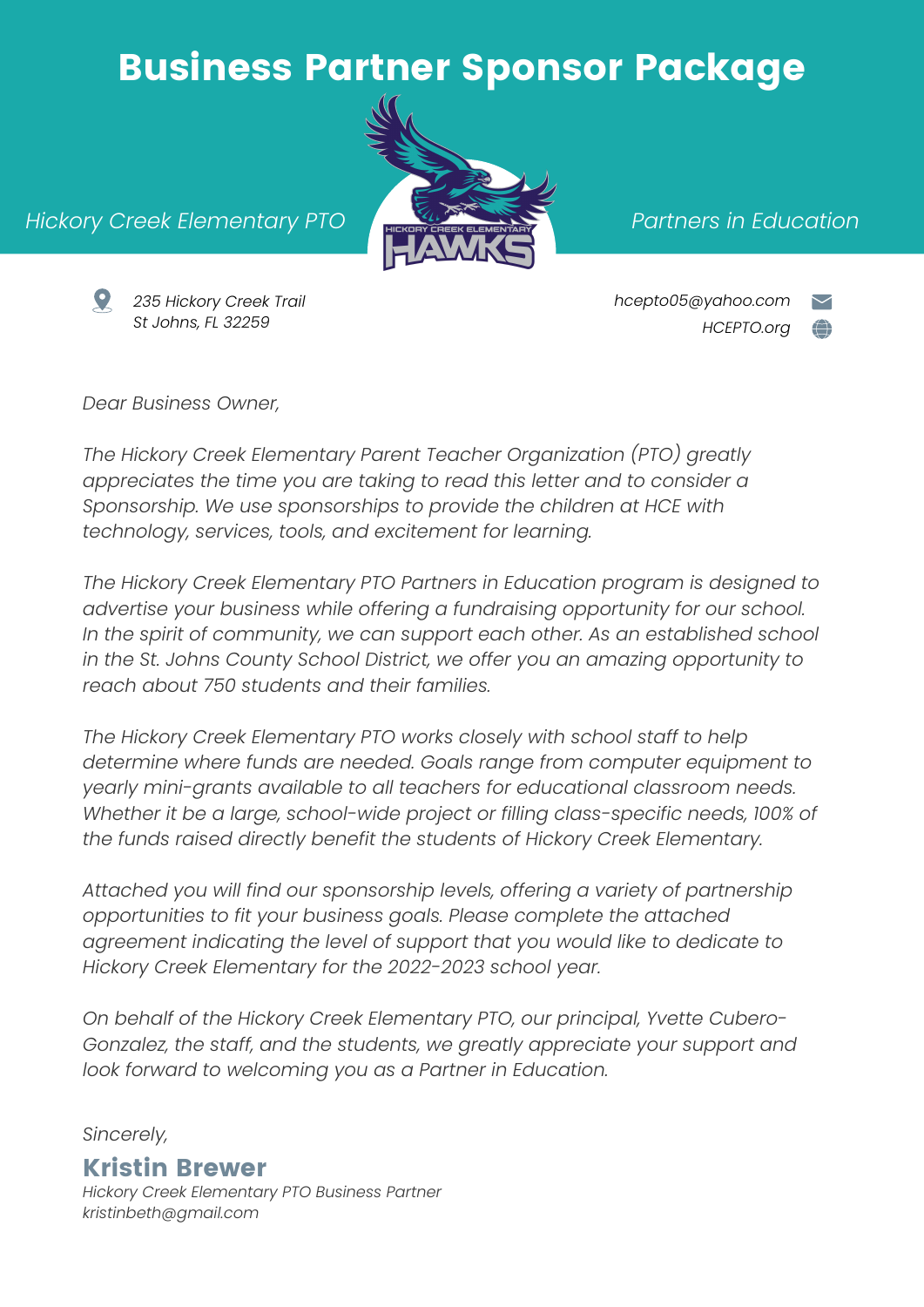# GOLD **HAWKS** \$1,500

- **Fence Banner 4x8**
- **Carline Tag Advertisement**
- **Partner Spotlight on HCE PTO FB page 8 times per year**
- **Invitation to attend at least 2 large school events and set up a display table for your business**
- **Certificate of Support from HCE PTO to display in your business**
- **Business logo on HCEPTO.org Partners in Education webpage**
- **Business logo included in HCE PTO quarterly newsletter**

## SILVER **HAWKS** \$1,000

- **Fence Banner 4x6**
- **Carline Tag Advertisement**
- **Partner Spotlight on HCE PTO FB page 4 times per year**
- **Certificate of Support from HCE PTO to display in your business**
- **Business logo on HCEPTO.org Partners in Education webpage**
- **Business logo included in HCE PTO quarterly newsletter**

HICKORY CREEK ELEMENTARY

# BRONZE HAWKS \$500

- **Fence Banner 2.5x6**
- **Partner Spotlight on HCE PTO FB page 2 times per year**
- **Certificate of support from HCE PTO to display in your business**
- **Business logo on HCEPTO.org Partners in Education webpage**
- **Business logo included in HCE PTO quarterly newsletter**